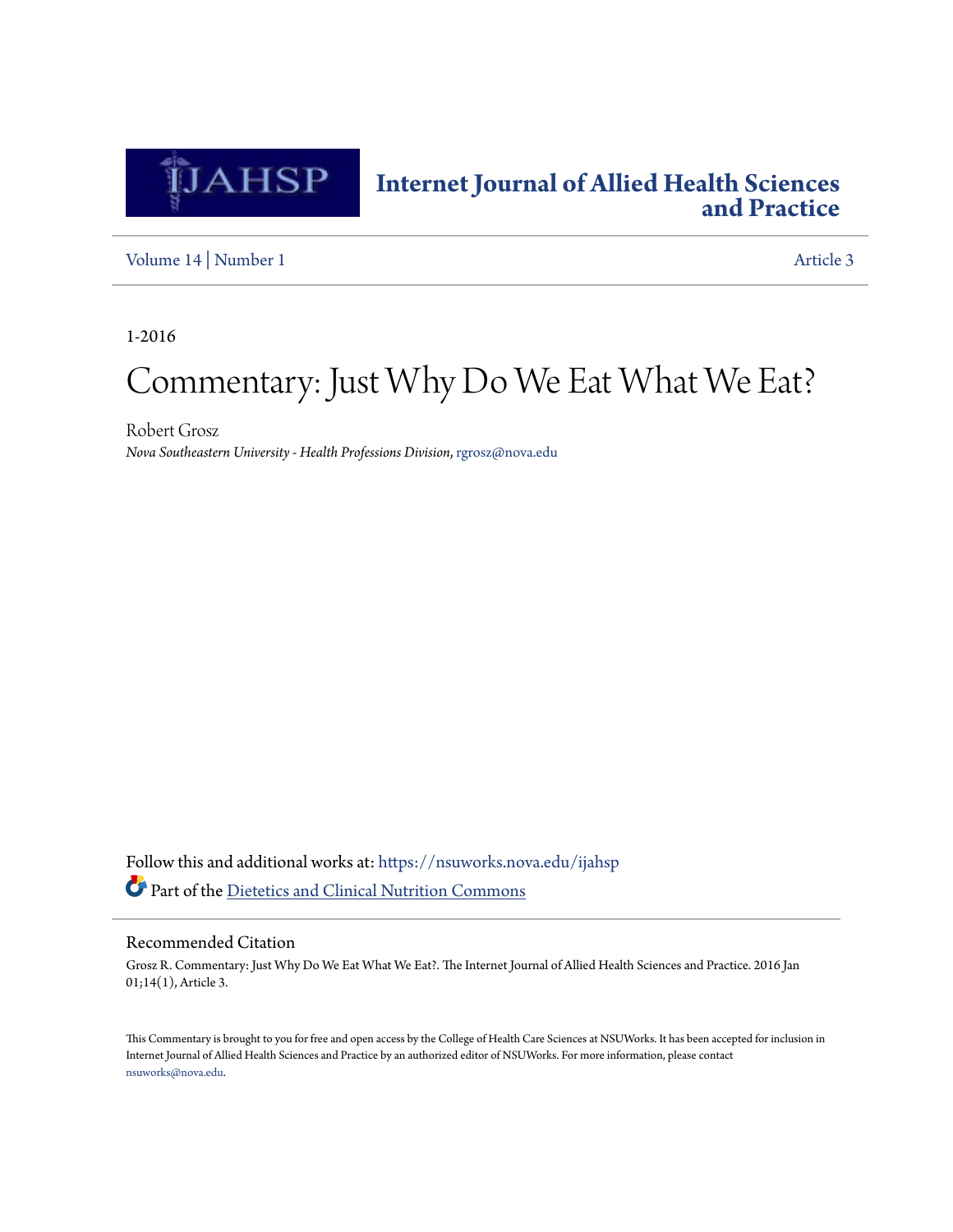#### **Commentary: Just Why Do We Eat What We Eat?**

Mr. Smith presents with a complaint about his knee, and while solving his knee problem, you decide to tell him that his nutrition intake is wrong and he needs to change his eating habits. Mrs. Jones presents with upper respiratory congestion, and during the course of managing her problem, you decide that her blood workup shows some flaws that could be dealt with by changing her eating pattern. John J. comes into the office wanting you to help him overcome his weight problem, so you start the measurements: number of calories taken in, percent of protein taken in, types and amounts of fat taken in, etc., and wind up with a complex diet revolving around a bunch of numbers of different nutrients...

#### **Author Bio(s)**

• Robert Grosz, EdD, is a Professor in the Fort Lauderdale Physician Assistant program at Nova Southeastern University in Fort Lauderdale, FL.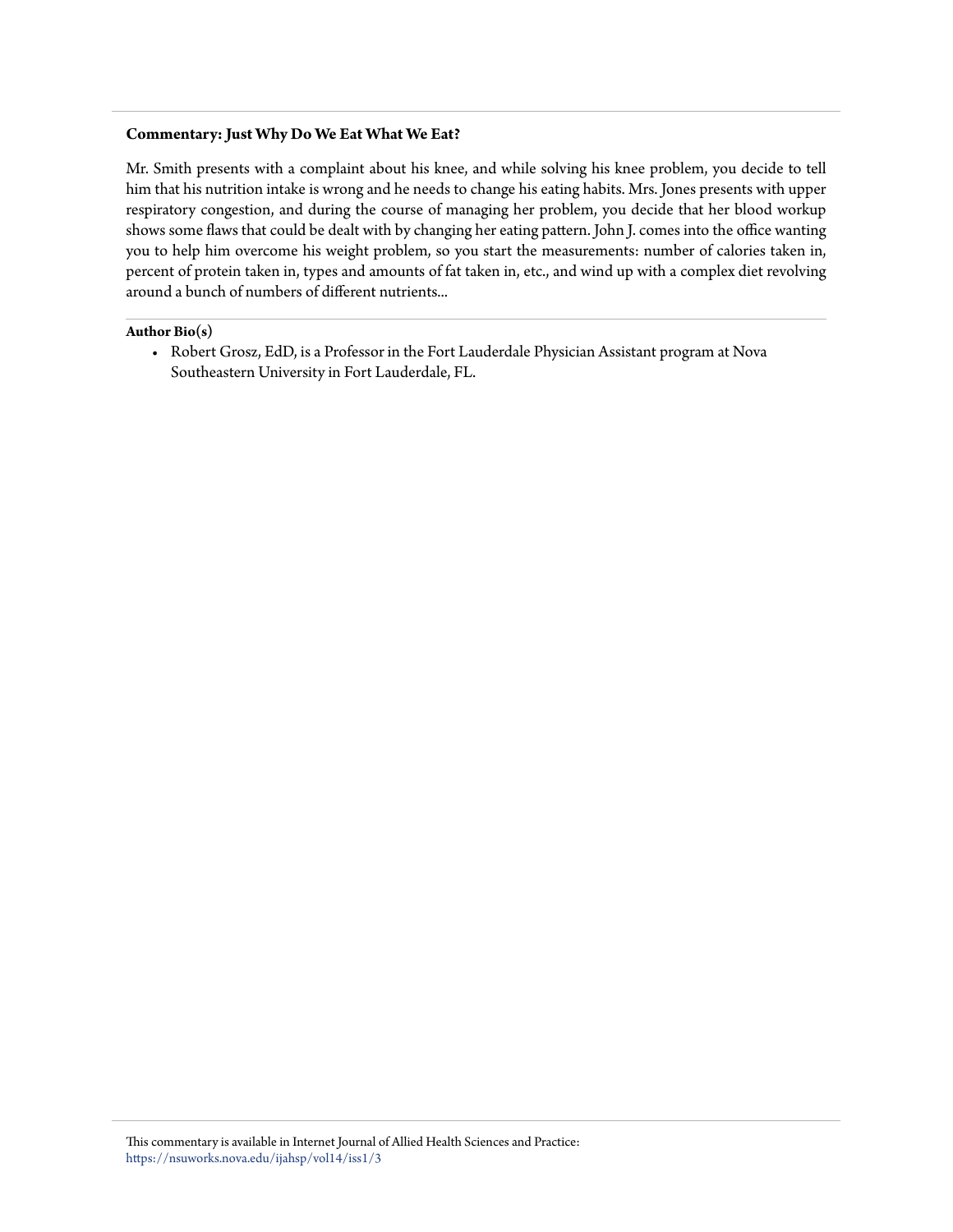

The Internet Journal of Allied Health Sciences and Practice *Dedicated to allied health professional practice and education* **Vol. 14 No. 1 ISSN 1540-580X**

## Commentary: "Just Why Do We Eat What We Eat?"

### Robert Grosz, EdD

Nova Southeastern University

United States

Mr. Smith presents with a complaint about his knee, and while solving his knee problem, you decide to tell him that his nutrition intake is wrong and he needs to change his eating habits. Mrs. Jones presents with upper respiratory congestion, and during the course of managing her problem, you decide that her blood workup shows some flaws that could be dealt with by changing her eating pattern. John J. comes into the office wanting you to help him overcome his weight problem, so you start the measurements: number of calories taken in, percent of protein taken in, types and amounts of fat taken in, etc., and wind up with a complex diet revolving around a bunch of numbers of different nutrients.

The science and medicine of nutrition changes almost as rapidly as that of genetics. With the influence of the progress we make with the respective technologies of these two areas of science and medicine altering what we know, how we know we know, and the results of what we get to know, change is frequent, and at times, radical.

I recall a very stark example of such change from my early years in organized sports during the 1940s and early 1950s. A typical meal a few hours before a game (college or professional) could have consisted of steak, cheese, and ice cream. The point is that we have learned and changed quite a bit. Tangentially, with regard to training and fitness, lifting weight was taboo because the thinking was it would make one what was referred to as "muscle bound." Again, owing to much research, experimentation, and technological advances, today we see resistance exercising as a boon to the athlete and becoming an integral part of maintaining good health for the average individual.

In trying to help a patient manage a healthy diet, look at what we are up against. RDAs (Recommended / Required Daily Allowances) go through periodic changes; concerns about fat intake (amounts and types) seesaw; total calorie intakes vary (depending upon which formula one subscribes to); vitamin significances change; individual food values fluctuate ("now you should----now you shouldn't"); percent's of daily nutrient intakes change; the value of or the need to take in specific nutrients change ("now it is good for the heart---before it wasn't"!). In our lab testing we even go through change as to what is more important and for which disorder. We ask patients to read labels and expect them to understand them, even though the labels can be confusing with regard to amounts and serving sizes and / or proper regulatory overseeing.

Add to all of this information, "the Pyramids." Originally, the government offered a "food pyramid," which is a graphic of food proportions of daily nutrients intake to help people establish a healthy, daily eating plan. Then research project after research project came up with their own pyramids, and they too were subject to change as more information about eating came out of more laboratories.

Understandably, these changes result from justifiable, significant, valid research as a result of our ever-improving technology. How can we expect the average, non-trained citizen to understand or accept these changes? We want them to accept our suggestions. We want them to be part of the decision-making process. Yet at the same time, they should understand while we, the clinicians, have a difficult time keeping up.

In essence, what we might tell a patient (taking into consideration age, gender, state of health, etc.) is as follows: "Take 2,000 calories in; make sure that you take in between 45-65% or between 250-350 grams of your intake in carbohydrates; 10-35% or